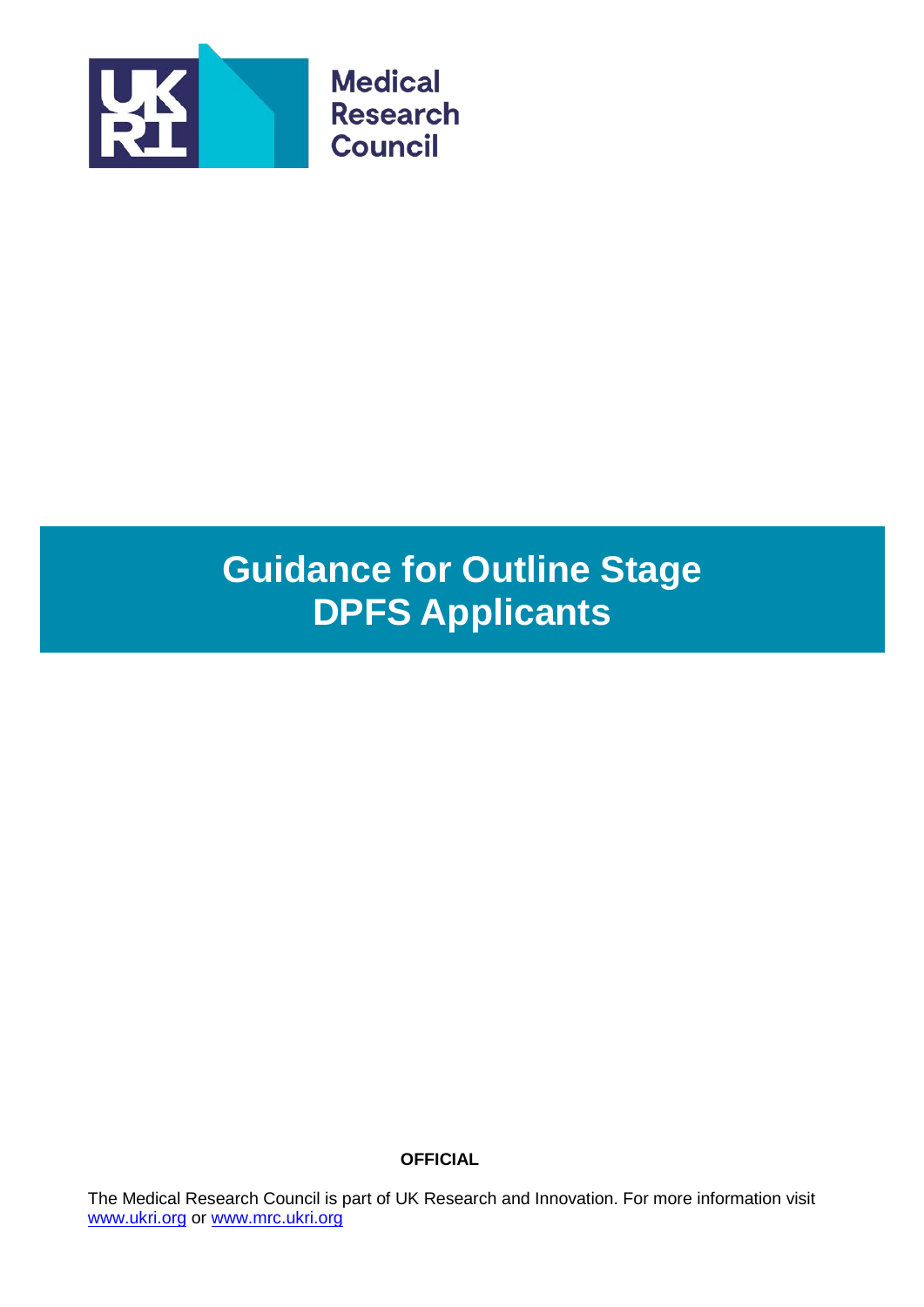# **Contents**

# **Disclaimers**

The information contained in this document is additional specific guidance for Developmental Pathway Funding Scheme (DPFS) applicants, and should be used in conjunction with other MRC sources of information when preparing your application, for example:

- [DPFS Webpage](https://mrc.ukri.org/funding/science-areas/translation/biomedical-catalyst/)
- [MRC Guidance for Applicants](https://mrc.ukri.org/funding/guidance-for-applicants/1-who-can-apply-and-how-to-apply/#1.3) details on eligibility, costings, responsibilities etc.;
- [MRC Industry Collaboration Agreement \(MICA\)](https://mrc.ukri.org/innovation/mrc-industry-collaboration-agreement-mica/#Collaboration%20agreement) relevant to industrial collaborations;
- [Je-S Help](https://je-s.rcuk.ac.uk/Handbook/Index.htm) for information or queries related to use of the Je-S System.
- [Choosing Contractors for Animal Research](https://www.nc3rs.org.uk/news/choosing-contractors-animal-research) NC3Rs guidelines

Please ensure you have downloaded the latest version of this document via the [DPFS webpage.](https://mrc.ukri.org/funding/science-areas/translation/biomedical-catalyst/)

# <span id="page-1-0"></span>**Outline Applications**

DPFS applicants must first submit an outline DPFS application. Successful outline applicants will be invited to submit a full application. The purpose of the outline application is to ascertain whether the project's aims, rationale and deliverability are appropriate for consideration by the DPFS scheme.

To submit an outline application, the applicant must complete the DPFS [Outline Case for Support](http://www.mrc.ac.uk/documents/doc/dpfs-outline-case-for-support-form/) [Form](http://www.mrc.ac.uk/documents/doc/dpfs-outline-case-for-support-form/) and submit this as a PDF via the Je-S website.

Please note that Sections 6.6 and 6.12 replace the "Reproducibility and Statistical Design Annex", and this document will **no longer be accepted**. Please refer to the guidance given for these questions below, and the guidance on the "Reproducibility and Statistical Design Annex" given in Sections 2.2.3.4 and 4.4.4 of the [MRC Guidance for Applicants](https://mrc.ukri.org/funding/guidance-for-applicants/1-who-can-apply-and-how-to-apply/#1.3) when completing these sections, as the topics covered are closely aligned.

Applicants seeking funding for hit to lead and lead optimisation projects must additionally complete the [Small Molecule Supplementary Information](https://mrc.ukri.org/documents/doc/bmc-dpfs-small-molecule-supplementary-information/) form. This form should be uploaded to Je-S under document type 'Supporting Data'.

A checklist of the compulsory and optional attachments that should be included in the application is provided at the [end of this document.](#page-13-0)

> *Version 8.0 February 2020*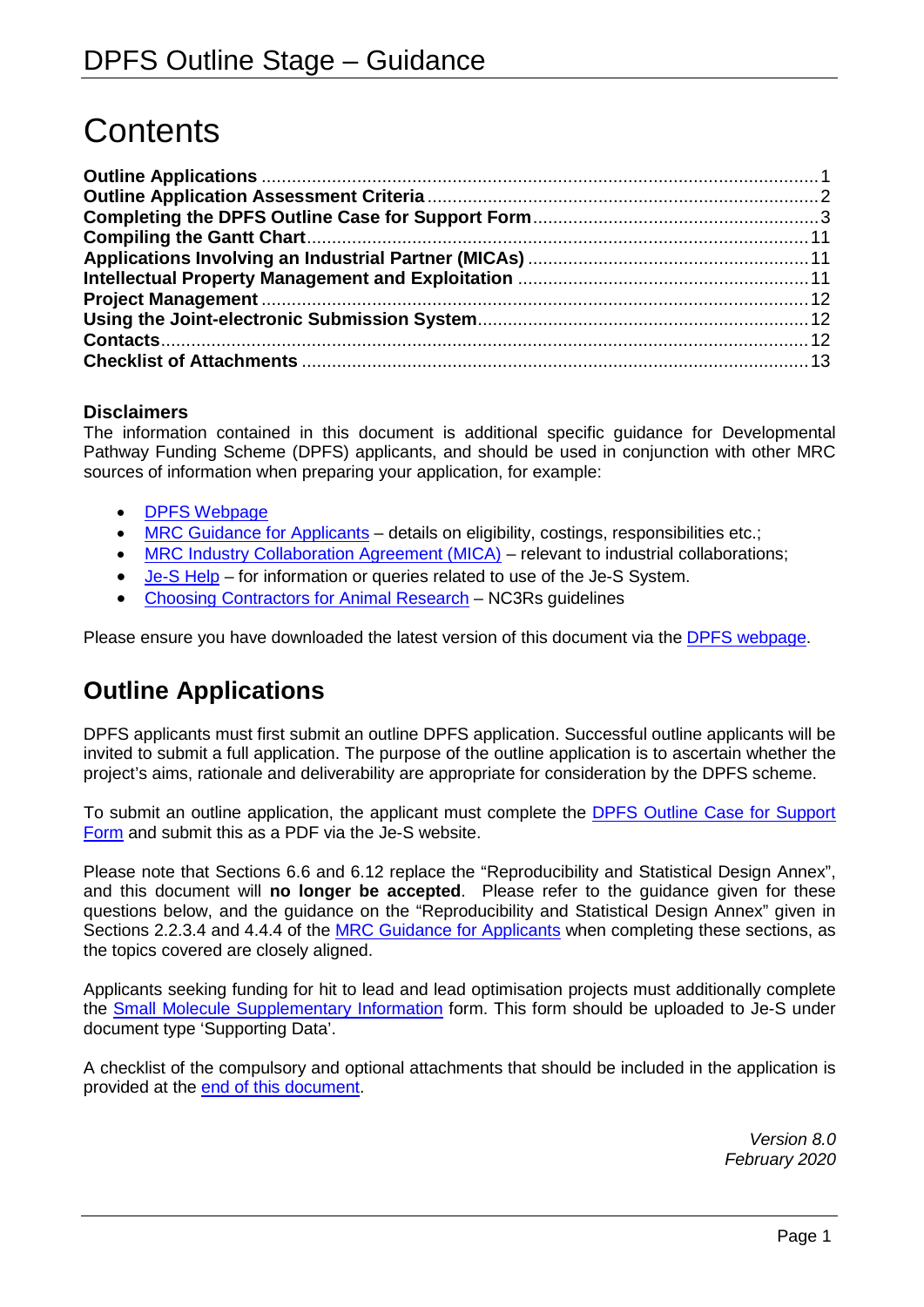# <span id="page-2-0"></span>**Outline Application Assessment Criteria**

The DPFS Panel will consider outline applications against the criteria below. Panel decisions at outline stage are to; Invite a full proposal or Reject the proposal (Decline). Should your outline proposal be Declined, you **cannot** re-submit the same or a similar application to the DPFS scheme within 12 months of the original application deadline.

In exceptional circumstances, the Panel may give Positive Feedback, whereby the proposal is declined, but the 12-month moratorium on a re-submission is waived.

Please note that the decisions of the DPFS Panel will **not** be open to appeal, and that the MRC reserves the right to amend the application process.

### **Need**

- Does the identified need exist?
- Would meeting this need significantly reduce disease burden and/or provide a valuable commercial opportunity and/or alleviate an important development bottleneck?
- If the need is not significant now, will it become so in the future?
- Is the need met or unmet? If unmet, will it likely be unmet at the time that the proposed solution is in place?
- Has the applicant identified the key competing solutions and their status or are you aware of other similar or complementary research underway elsewhere?
- Has the applicant identified the key competitive advantages of their proposed solution?
- How likely is it that the proposed solution, if achieved, would be widely adopted?

### **Rationale**

- Is there a good medical/scientific rationale for the project?
- Is there a reasonable body of evidence to support the proposed rationale?

# **Deliverability**

- Objectives:
	- o If successful, will the proposal make a significant contribution to meeting the identified need?
	- o If successful, will it achieve an endpoint that has a reasonable chance of attracting any required additional investment?
	- o Are downstream development hurdles surmountable?
- Plan:
	- o Does the plan propose reasonable Go/No-Go milestones to judge progression?
	- o Is the project appropriately statistically powered?
	- o Are the preliminary budgets and schedule to reach the milestones appropriate?
	- o What is the likelihood of the project meeting its milestones?
	- o Given the project's risks and its potential benefits, does the plan offer good value for money?
	- $\circ$  Are the proposed study design and methodology appropriate to address the research questions?
- Assets:
	- o Has the team identified and secured reasonable access to necessary resources/skills? Note that not all collaborations/out-sourcing agreements need be in place at the outline application stage
	- $\circ$  Has the individual or group established a high-quality track record in the field?
	- o Are the applicants well placed to deliver the work?
	- $\circ$  Do the applicants have the necessary project management experience to deliver the plan?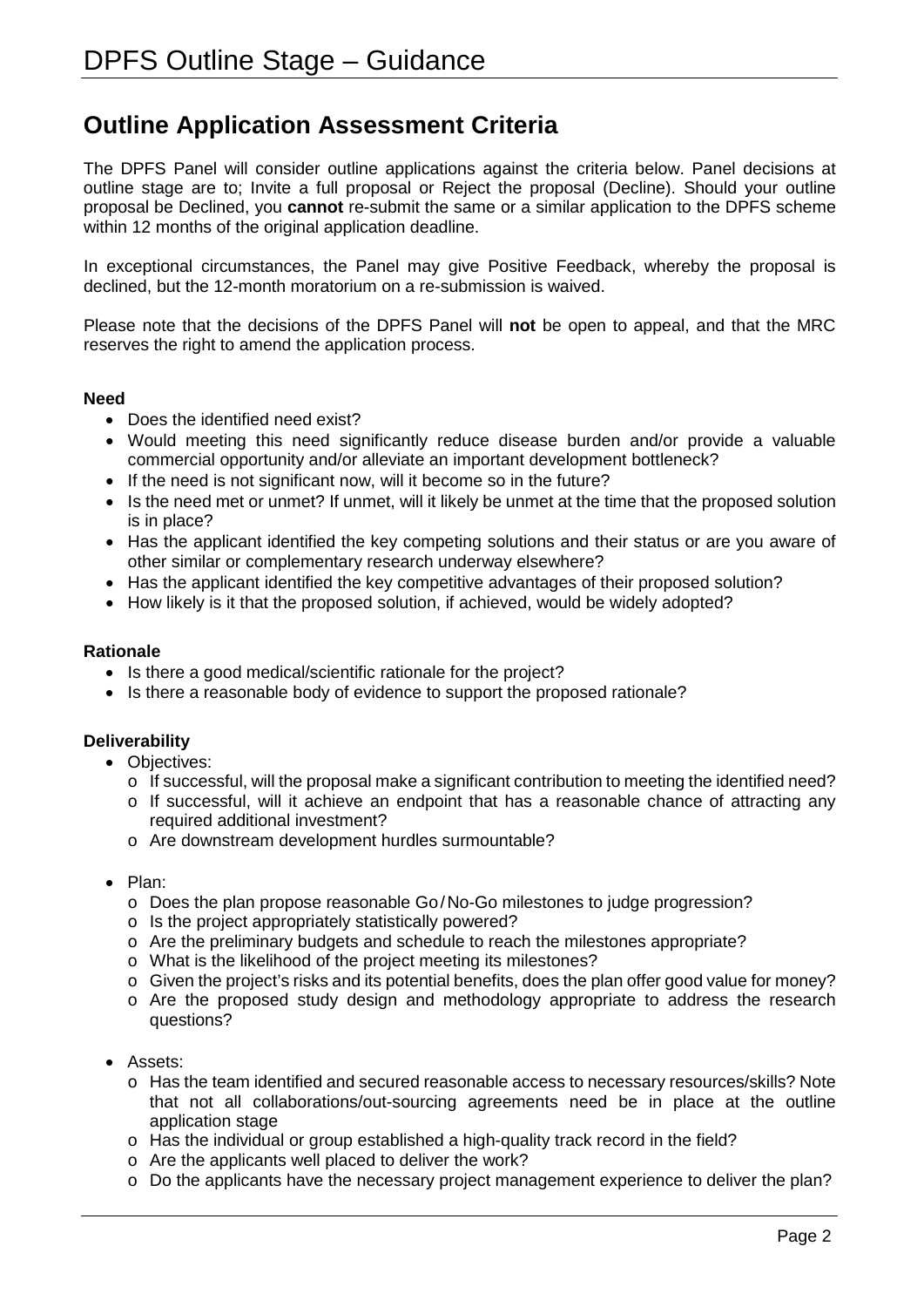#### **Intellectual Property**

- Does the proposal have an appropriate intellectual property strategy:
	- o Background
		- Does the team have access to necessary background intellectual property?
		- If not, are the applicant's arguments for how they will access required background intellectual property persuasive?
	- o Foreground
		- In Is the intellectual property generated in the course of the project likely to be protectable (i.e. will it be novel, non-obvious and useable)?
		- Will the proposed management and exploitation strategy maximize the likelihood that the project will be able to access any required downstream funding to enable the project to meet its identified need?

# <span id="page-3-0"></span>**Completing the DPFS Outline Case for Support Form**

The DPFS Outline Case for Support Form consists of eight sections. Use the tab key to move between cells in the form. Cells that are greyed out do not need to be filled in, since these are automatically calculated from cells elsewhere in the form.

The form is expected to be completed in partnership with your Institution's Technology Transfer Office (TTO) or equivalent (e.g. Translation Research Office), and failure to do so may prejudice your application. A contact at your Institution's TTO, or equivalent, will be required for the Outline Case for Support Form.

- The Principal Investigator will normally be expected to take the lead on defining the need that the proposal seeks to address and the proposed solution for this need, the project's rationale and the project plan
- The TTO will normally be expected to take the lead on assessing the competitive environment and intellectual property strategy

The TTO will be expected to provide support to successful applicants in managing and exploiting intellectual property generated over the course of the project.

#### **Section 1: Project Summary**

# **1.1 Title (max 150 characters) [same as Je-S Project Title]**

Please provide a concise title for your proposal. This title should be the same as the project title of your Je-S submission. If your application is in collaboration with an industrial partner, the title should commence with "**MICA:**'' (as in "MICA: Development of a series of small molecule androgen receptor antagonists for use in prostate cancer").

# **1.2 Technical Summary (max 2000 characters) [same as Je-S Technical Summary]**

Please provide a summary of the need you are seeking to address, your proposed solution, the rationale for why your proposed solution is likely to meet the targeted need and your development plan. This technical summary should be the same as the technical summary of your Je-S submission. Both the title and technical summary should be **non-confidential**, as they will be used, if you are successful at the outline stage, when approaching candidate referees to review the full proposal.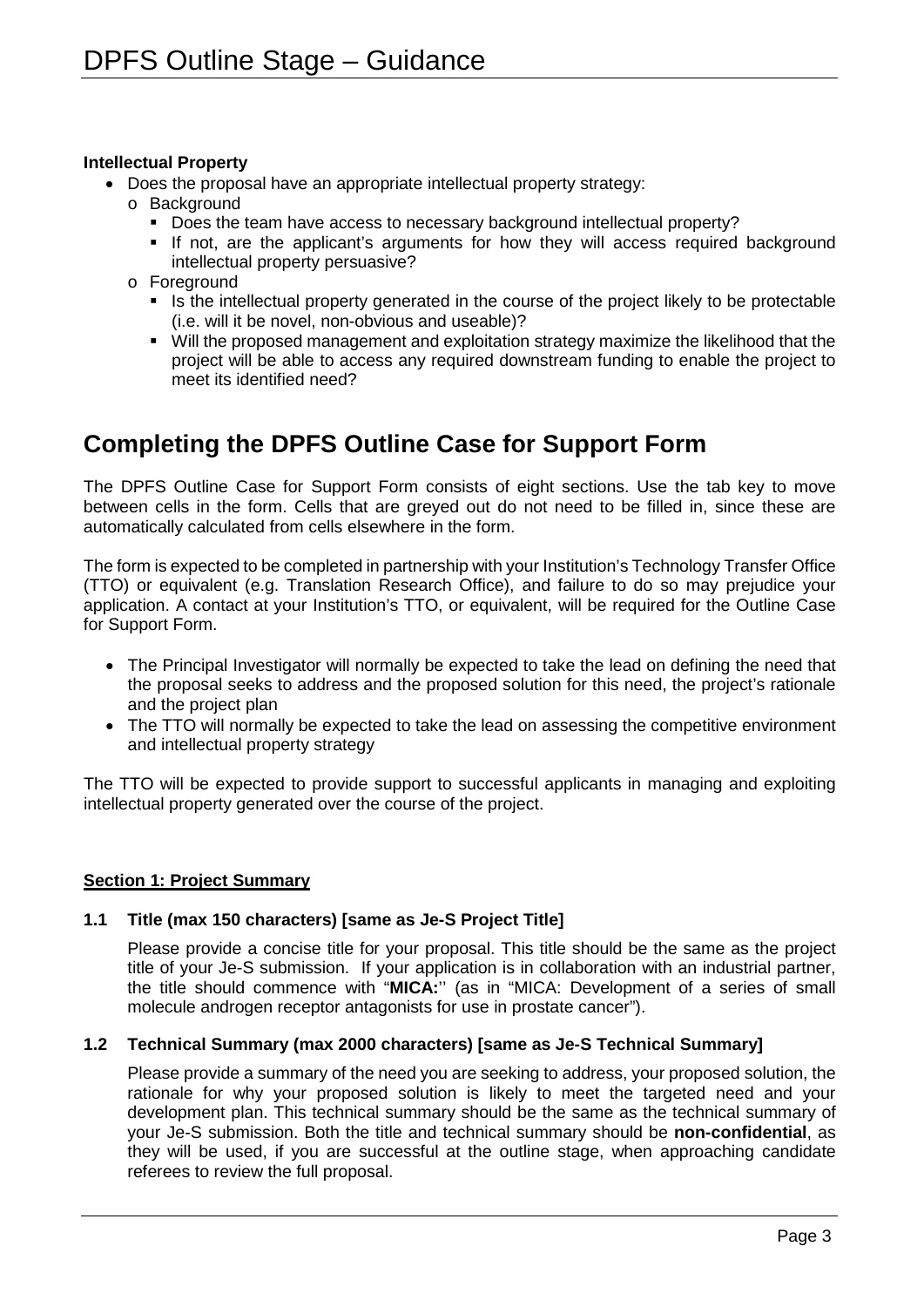## **1.3 Project Duration and Cost [same as in Je-S submission]**

Please enter the proposed project start date. This date should be the same as the proposed start date in your Je-S submission.

You **do not need** to enter the other figures (proposed duration of award, project fEC, estimated MRC contribution and project partner contribution) here. These are calculated from duration and cost inputs you are required to enter in **Section 8** later in the form.

## **Section 2: Investigator Details**

Please refer to Section 1.3 of the [MRC Guidance for Applicants](https://mrc.ukri.org/funding/guidance-for-applicants/1-who-can-apply-and-how-to-apply/#1.3) for further information regarding people and organisations named on the grant.

## **2.1 Principal Investigator [same as Je-S Principal Investigator]**

## **2.2 Co-Investigators [same as Je-S Co-Investigators]**

## **2.3 Researcher Co-Investigators [same as Je-S Researcher Co-Investigators]**

A researcher staff member, from the same Research Organisation as the Principal Investigator or a Co-Investigator, who has substantially contributed to the formulation and development of the proposal. A Letter of Support for a Research Co-Investigator is **optional, but highly recommended** at DPFS outline stage. Please also refer to Section 1.3.3 of the [MRC Guidance](https://mrc.ukri.org/funding/guidance-for-applicants/1-who-can-apply-and-how-to-apply/#1.3)  [for Applicants,](https://mrc.ukri.org/funding/guidance-for-applicants/1-who-can-apply-and-how-to-apply/#1.3) and the [MRC Researcher Co-Investigator page.](https://mrc.ukri.org/skills-careers/additional-career-support/researcher-co-investigator-rcoi/)

## **2.4 Industrial Project Partners [Project Partners in Je-S]**

Individuals from collaborating partner Industrial Organisations who would be contributing financially or intellectually to the project (i.e. not from organisations providing services on a contracted or outsourced basis). Please also refer to Section 1.3.4 of the [MRC Guidance for](https://mrc.ukri.org/funding/guidance-for-applicants/1-who-can-apply-and-how-to-apply/#1.3)  [Applicants,](https://mrc.ukri.org/funding/guidance-for-applicants/1-who-can-apply-and-how-to-apply/#1.3) and ensure details are given in the Je-S proposal form.

# **2.5 Non-Industrial Project Partners (Collaborators) [Project Partners in Je-S]**

Individuals from collaborating non-industrial organisations who would be contributing financially or intellectually to the project, e.g. investigators from partner Universities providing materials and intellectual input but not requesting funds. Please also refer to Section 1.3.4 of the [MRC](https://mrc.ukri.org/funding/guidance-for-applicants/1-who-can-apply-and-how-to-apply/#1.3)  [Guidance for Applicants,](https://mrc.ukri.org/funding/guidance-for-applicants/1-who-can-apply-and-how-to-apply/#1.3) and ensure details are given in the Je-S proposal form.

#### **2.6 Subcontractors**

Subcontractors should **not** be named as part of the project team in sections 2.2 – 2.5. They carry out a specific piece of work on behalf of the investigators on a fee-for-service basis, with no potential claim as an inventor over any arising Intellectual Property (IP). Details of any subcontracts should be justified in Sections 6.6 and 6.7 of the Case for Support.

# **Section 3: Host Institute Technology Transfer Office Contact**

### **3.1 Host Institute Technology Transfer Office (TTO) Contact**

As the MRC would normally expect the host institute TTO to assist in the preparation of a DPFS proposal and expect the TTO to play an active role in maintaining and exploiting intellectual property generated by successful applications, the MRC asks for the contact details for a relevant member of the host institute's TTO team, who should also sign the TTO's letter of support.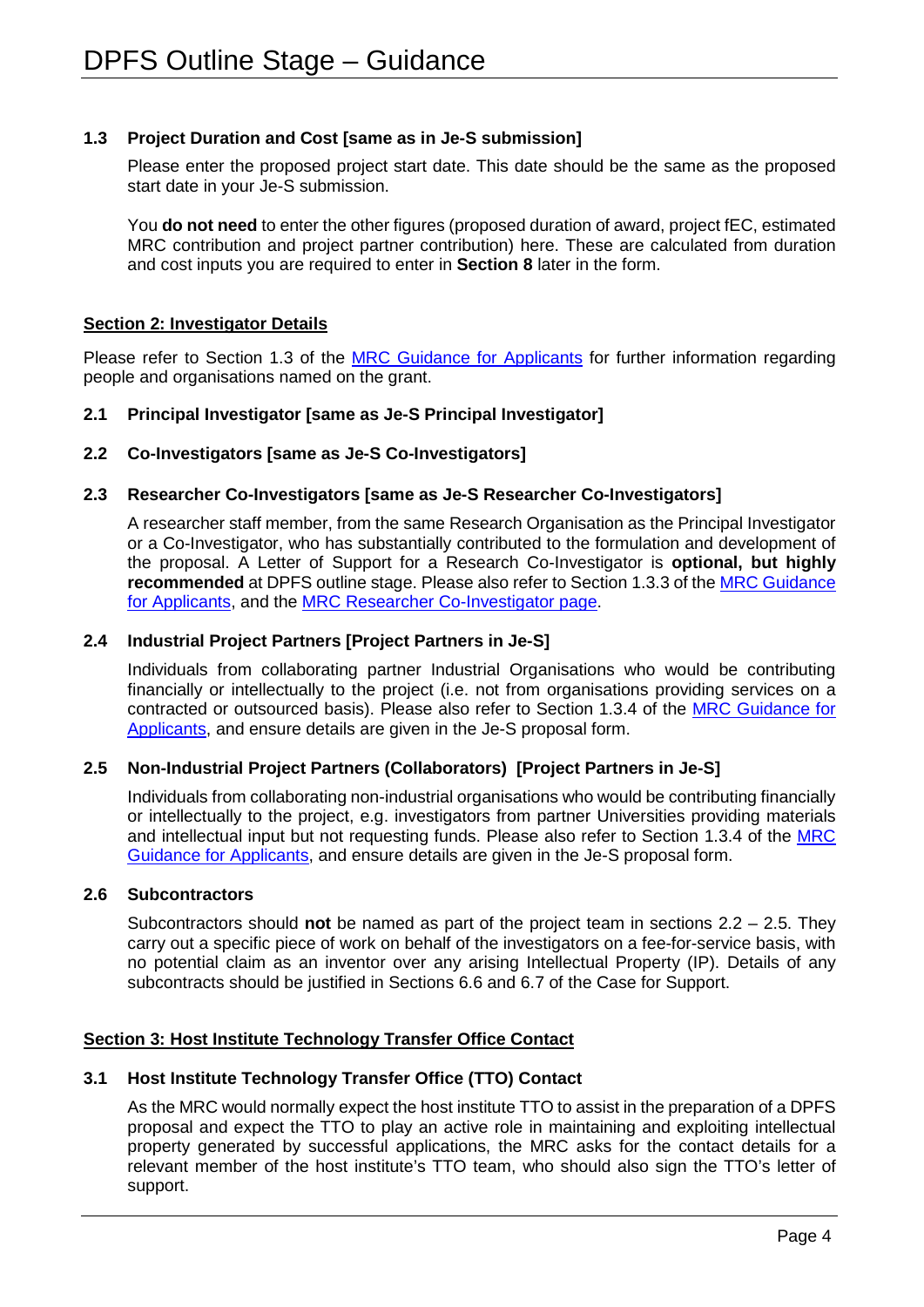# **Section 4: Need**

The significance of the clinical/medical need for your proposed solution is a key assessment criterion for DPFS. You should describe, and quantify where possible, the users and market for your proposed solution, and demonstrate awareness of the competitive landscape including existing products or solutions in development that could also address the stated need.

Your proposal will likely benefit from demonstrable engagement with end-users and / or downstream intermediaries – for instance, manufacturing, clinical, or prospective commercial partners – to help ensure that your plan addresses both end-user and downstream requirements.

For **Section 4.3**, please compile a list here of all major competing solutions, and their progress (if known). (e.g. Competing Solution 1, Company/Organisation, project status (i.e. preclinical, in clinical development, already marketed). Be sure to fully justify in Section 4.4 why your proposed solution is advantageous – e.g. significantly different, or further along the pathway.

# **Section 5: Rationale**

Please provide relevant references in **Section 5.2** and cite these elsewhere within the document as applicable. Please also note that **up to two pages of supporting data** *must* be uploaded as a supplementary document; this is **now mandatory for DPFS applications**. Applicants seeking funding for hit to lead and lead optimisation must also complete the [Small Molecule Supplementary](https://mrc.ukri.org/documents/doc/bmc-dpfs-small-molecule-supplementary-information/)  [Information](https://mrc.ukri.org/documents/doc/bmc-dpfs-small-molecule-supplementary-information/) form, and upload this as a separate attachment.

#### **Section 6: Deliverability**

### **6.1 What is the current status of the project? (max 100 words)**

No specific guidance – please refer to the outline application assessment criteria outlined above

#### **6.2 Please list the project's primary objectives (max 100 words)**

No specific guidance – please refer to the outline application assessment criteria outlined above

#### **6.3 Please list the project's specific intended deliverables (max 100 words)**

No specific guidance – please refer to the outline application assessment criteria outlined above

**6.4 In the case of applications involving Institutes, Units or Centres with existing core funding, including those funded by MRC and NIHR (i.e. BRCs & BRUs), please describe how the proposed research and associated request for funds builds on, but is distinct from, core funded programmes of research. (max 150 words)**

If your application does involve any of the above Units/Centres, please submit a letter of support from the Unit director as part of your application. Please see section 3.9 of the [MRC Guidance](https://mrc.ukri.org/funding/guidance-for-applicants/1-who-can-apply-and-how-to-apply/#1.3)  [for Applicants](https://mrc.ukri.org/funding/guidance-for-applicants/1-who-can-apply-and-how-to-apply/#1.3) for information on the MRC's expectations and requirements.

If this section does not apply to you, please write "Not Applicable".

**6.5 Please give details of previous / concurrent awards relevant to the project, stating the funder, time awarded, grant period, grant title and £s awarded, alongside a short summary of how each supported the current application. If you currently hold any funding concurrent to this project, please give details of any overlap and how this work will support your application. (max 600 words)**

No specific guidance.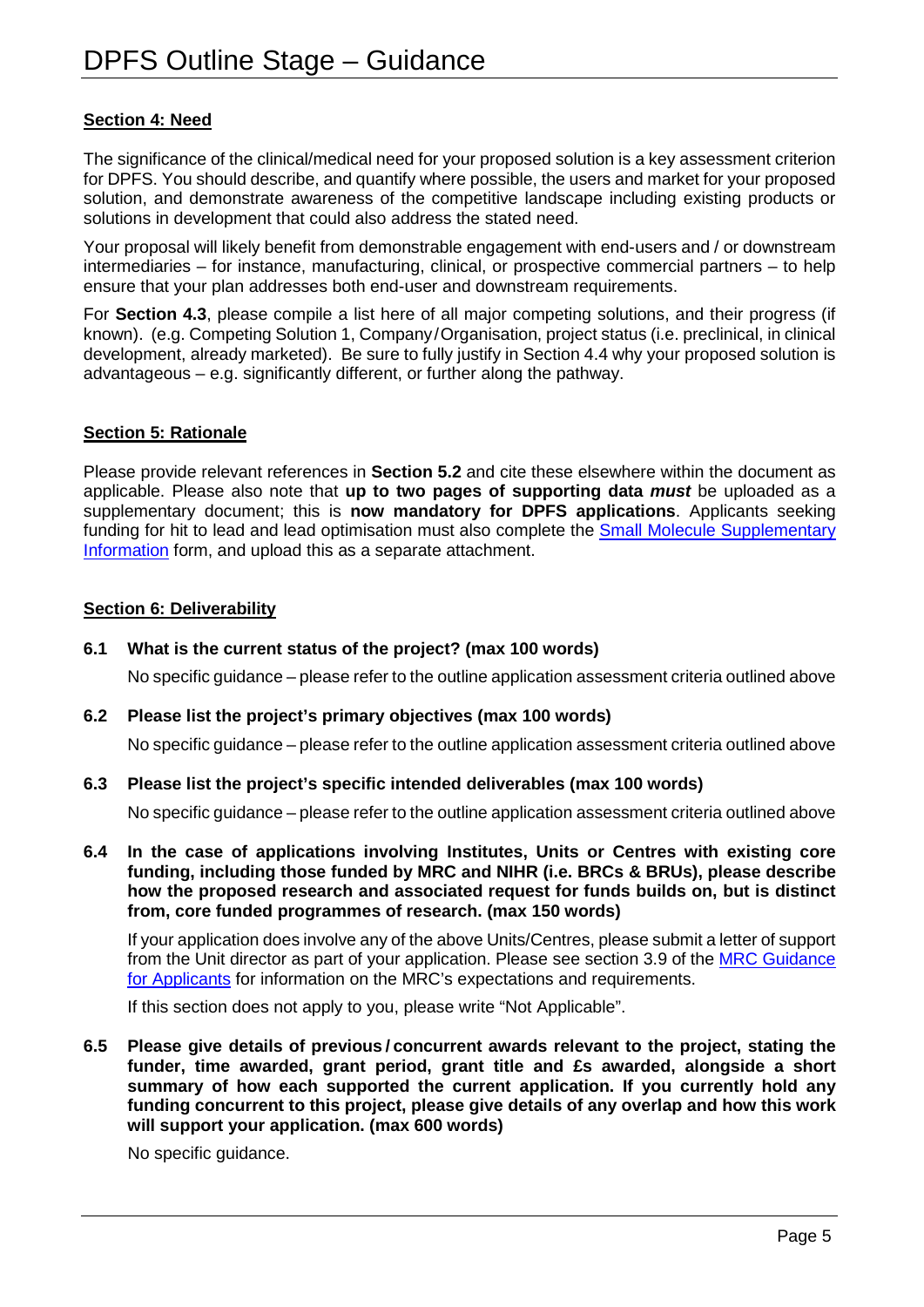#### **6.6 How will the project achieve its objectives? Summarise the project workplan, including at least two key progression milestones (one being the project end). For each Milestone, please set out the success criteria that will be used, and detail robust Go/No-Go criteria (max 1250 words)**

Milestones are a key feature of DPFS proposals that allow the MRC to mitigate risk and support potentially high-risk projects. Milestones should gate progression of your project and focus on major progress points that must be reached in order to achieve success. They should therefore reflect key Go / No-Go decision points on the path to your long-term goals, and should not be represented by a list of tasks.

A DPFS project will typically have between 2-4 Milestones. Poorly defined Milestones are a common weakness in DPFS proposals and can impact the likelihood of success.

Milestone success criteria should be SMART (specific, measurable, achievable, relevant, timely), and detail any robust Go / No-Go criteria (failure to meet which will result in early termination of the project). For all projects, it is advisable to structure the project so that the critical question(s) are addressed as early as possible in the plan.

For each milestone, please set out the success criteria that will be used to ascertain whether the milestone has been met. For clinical studies, this should include a summary of (1) study design, (2) study participants, (3) study endpoints, (4) dose (when applicable), (5) anticipated effect size/accuracy measures and (6) analysis plans

For the final Milestone, the criteria should reflect outcomes representing successful prosecution of the project and data that will enable downstream exploitation of the project (covered in question 7.1).

#### **6.7 Identify and justify the skills and resources (materials, methods, data, people, infrastructure, outsourced tasks, etc.) needed to undertake the proposed project. Please specify the need, the costs and the timelines of usage / employment with respect to achievement of each stated milestone. (max 300 words)**

Outline the personnel, equipment, consumables etc. required to conduct the project detailed in section 6.6. In relation to named grant applicants, see guidance on 6.8 (below). For pre-clinical projects, particularly those transitioning to clinical studies, it is generally advisable for clinical colleagues to be involved (albeit with limited or no request for support of their time).

#### **6.8 How will the project be managed, and what experience does the team have of managing similar projects? (max 120 words)**

Please describe why the group is well qualified to conduct and manage the proposed project, and how the roles of individual team members reflect their experience.

The Principal Investigator and all Co-Investigators (including Researcher Co-Investigators) **must** provide a C.V. (up to 2 pages) and Publication List (up to 1 page) as part of the proposal (please refer to the [Attachments](#page-13-0) checklist).

#### **6.9 Please list the key risks to delivering the project, how likely these are to occur, and what their impact would be on the success and deliverability of the project? How will these risks be managed? What mitigation plans will be in place? (max 500 words)**

List the key risks to the project and for each risk indicate the likelihood (e.g. unlikely, occasional, likely) and the consequence this could have on the project (e.g. minor, moderate, severe). Describe how the risk will be managed and any risk mitigation plans that are in place. Risks, Impact and Mitigations **may** instead be given in bullet point format (**NB:** bullet point lists may need to be copied and pasted into the Case for Support form). **Alternatively,** a **1-page** Risk Table may be uploaded as "Supporting Data", and the comment "*Please Refer to Risk Table*" written in the text box in the Case for Support (please refer to the [Attachments checklist\)](#page-13-0).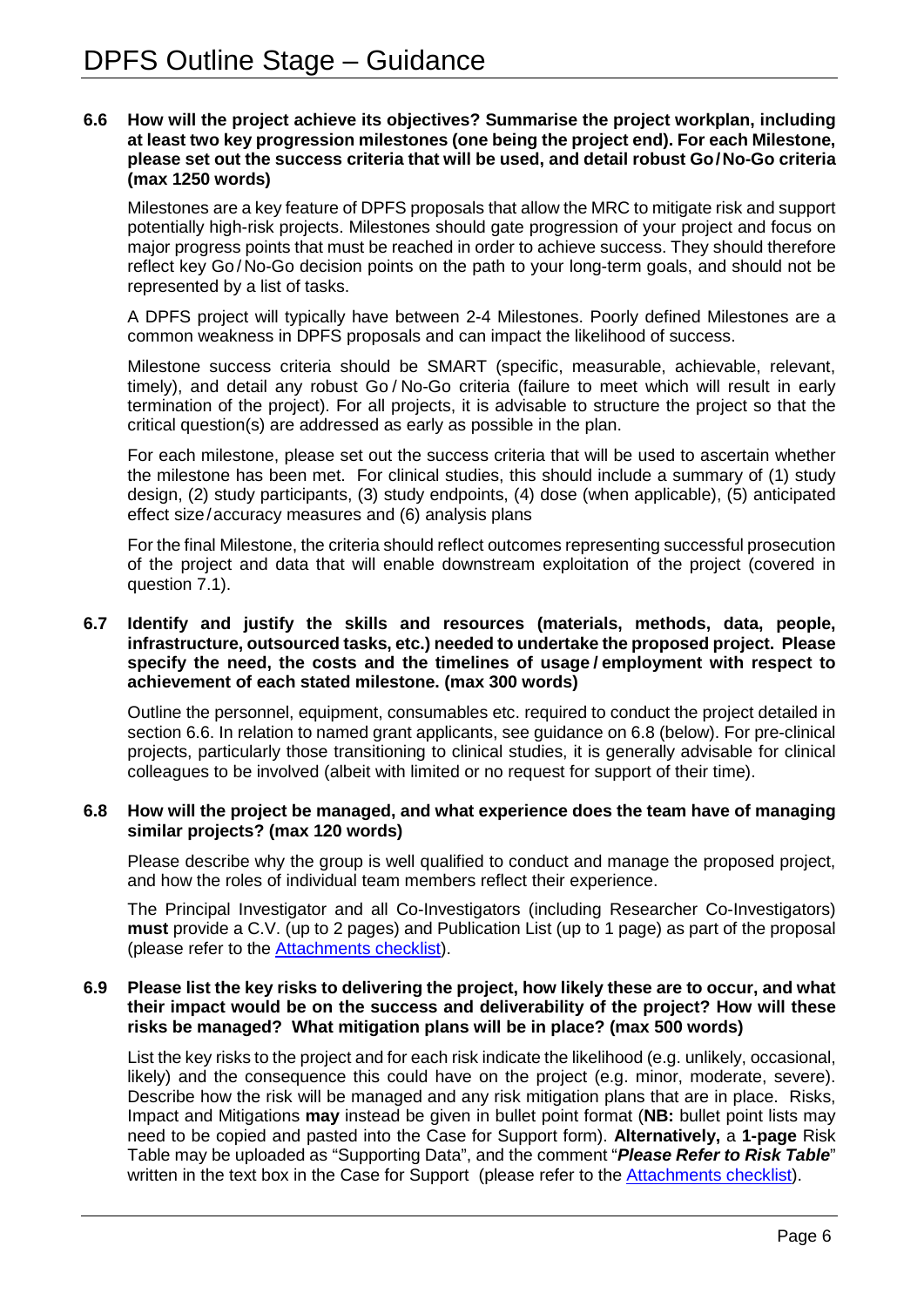#### **6.10 Where applicable, please justify the use of animals or patients. Why have these particular animal or clinical models been chosen? (max 150 words)**

If the proposed research involves animals, please justify the use of species proposed.

Please also refer to section 6.12 (below) and Section 4.4.4 of the [MRC Guidance for Applicants](https://mrc.ukri.org/funding/guidance-for-applicants/1-who-can-apply-and-how-to-apply/#1.3) for further information. In general, it is expected that professional statistical advice will be sought to complete this section, and a relevant expert may be included as a co-applicant or project partner.

#### **6.11 Have you consulted with a statistician, CTU or methodology hub? If not, please summarise why this is not necessary (max 250 words)**

Please refer to section 6.12 (below) and Section 4.4.4 of the [MRC Guidance for Applicants](https://mrc.ukri.org/funding/guidance-for-applicants/1-who-can-apply-and-how-to-apply/#1.3) for further information. In general, it would be expected that professional statistical advice will be sought in putting this section together, and a relevant expert may be included as a co-applicant or project partner.

#### **6.12 Please summarise the statistical analysis plan and the proposed sample sizes, providing sufficient detail for replication of any power calculations and a clear summary of the anticipated effect sizes and variability. Consider potential sources of biases and describe strategies that will be adopted to minimise their effects (1 page)**

Please describe the planned experiments/study, including (but not limited to): primary and secondary outcome variables; how many groups will be evaluated; study design and statistical analyses planned; justification of the sample size, including, when applicable, how many experimental units (e.g. patient or patient group, animal or cage) per level are required, and the number of independent replications.

Statistical methods should be used to help the study reach a conclusion. Ensure the proposed methods and sample sizes are well-justified, robust and suitably powered, and that sample size calculations can be reproduced. If your proposal includes a clinical trial, be sure to include a clear description of the trial design, and how the trial will be run. Ensure clear stop /go criteria are included.

Although we acknowledge that performing a formal power calculation may not be possible in some cases, a clear scientific justification of the sample size required to satisfactorily address the research question(s) is expected (e.g., to achieve a certain level of accuracy in parameter estimation).

Consider potential sources of biases and describe strategies that will be adopted to minimise their effects.

In general, explanations based solely in terms of 'usual practice' will not be considered adequate. This section should be completed in full regardless of whether the academic institution, contract research organisation or industrial partner will be conducting the work.

It is also expected that professional statistical advice will be sought in putting this section together, and a relevant expert may be included as a co-applicant or project partner.

Applications that do not provide sufficient detail to convince the Panel that the proposed experiments will be carried out appropriately to produce robust and reproducible research will be rejected for funding on these grounds, and subject to the usual limits on resubmission.

Please ensure that any summary statistics presented in Figures and Tables are clearly described (e.g. mean/median, 95%CI/ ±SE/±SD etc.), and easily reproducible.

Please also refer to Sections 2.2.3.4 and 4.4.4 of the [MRC Guidance for Applicants](https://mrc.ukri.org/funding/guidance-for-applicants/1-who-can-apply-and-how-to-apply/#1.3) for further information, as much of the guidance designed for the reproducibility and statistical design annex is applicable to this section.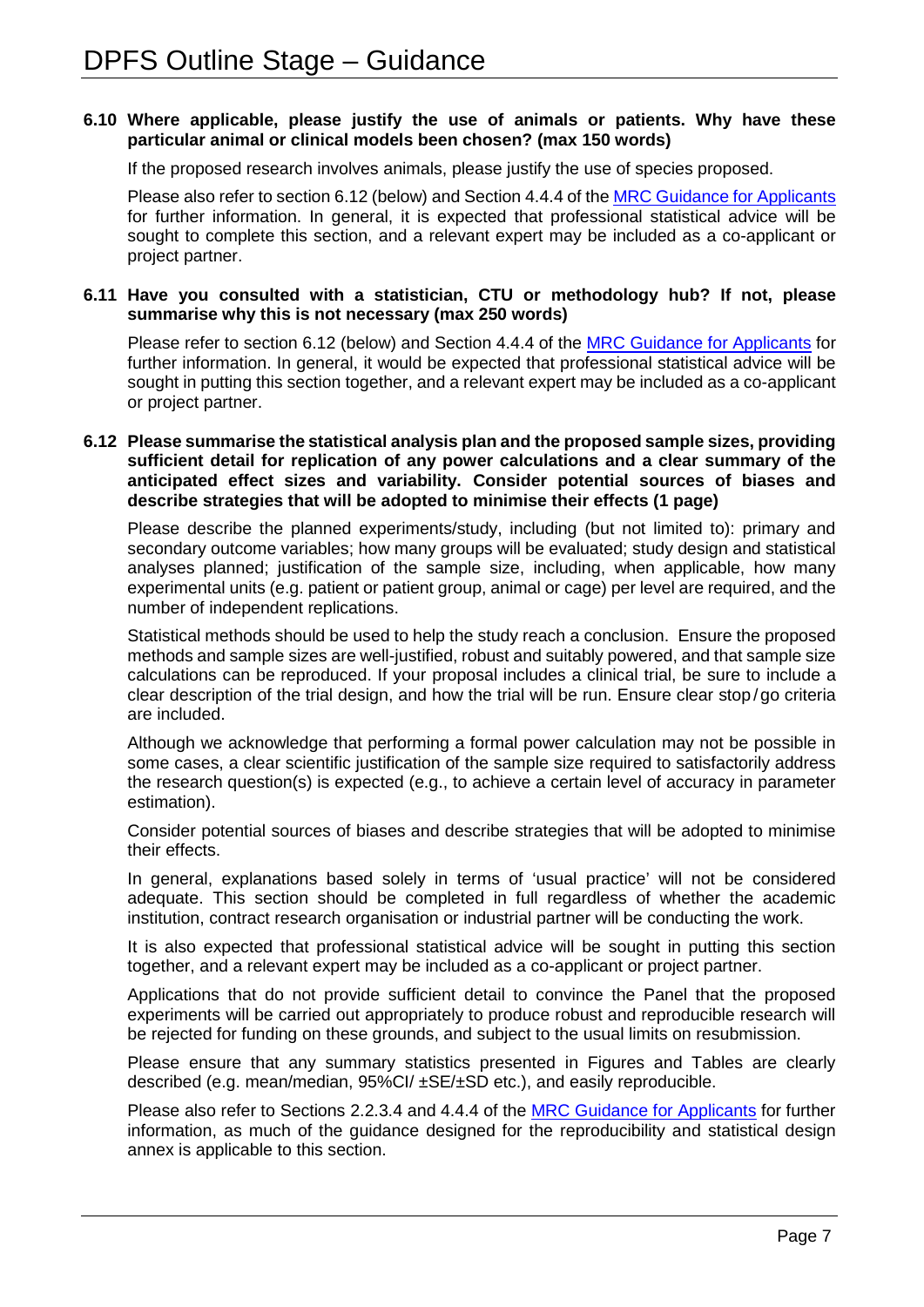# **Section 7: Downstream Project Support and Intellectual Property**

Note that the generation of protectable intellectual property is **not** an essential requirement for this scheme; projects that will not generate patentable materials but that will nevertheless have the potential to provide health benefits are accepted on an equal basis. However, ownership and management of IP **must** be consistent with MRC's funding requirements. Projects with no plausible route to exploitation and ultimate health benefit or impact are extremely unlikely to be supportable.

The host TTO should lead on the performance of prior art searches to identify documents relevant to FTO, which should be listed in this section. This section should be drafted with input from the host TTO.

If the application involves an industrial partner, please refer to the MRC Industry Collaboration [Agreement \(MICA\)](https://mrc.ukri.org/innovation/mrc-industry-collaboration-agreement-mica/#Collaboration%20agreement) webpage for further guidance or consult the relevant Programme Manager. Spinouts from academic institutions are considered to be separate, commercial, entities and background IP held by a spinout may be considered a barrier to downstream exploitation.

#### **7.1 Following the end of the grant award, how will the project be supported to enable it to meet its ultimate objectives (i.e. what is the route to market/patient benefit)? (max 150 words)**

Outline the downstream planned route to market / patient benefit, taking into account the required skills and resources needed.

#### **7.2 What sources of subsequent funding/partners are available to the project? What criteria will need to be met in order to access these funds / partnerships, and how will the planned programme of work help to meet these criteria? (max 200 words)**

Identify the sources of funding available and detail why these would be appropriate for the next stage of development. If licensing or commercial funding is anticipated, list potential partners and the data package that would be offered.

If your application includes or involves an industrial partner, outline what role (if any) they will have in exploitation following the end of grant funding.

#### **7.3 If you are ultimately seeking to develop a commercial product, please outline the potential market value and how this will be realised (e.g. business development plans) (max 200 words)**

Your proposal will likely benefit from demonstrable engagement with end-users and / or downstream intermediaries, for instance manufacturing, clinical, or prospective commercial partners, to help ensure that your plan addresses both end-user and downstream requirements.

#### **7.4 Do the applicants have freedom to operate for this project, for future development work, and/or for clinical use? If access is required, what IP does the proposal need access to? (max 150 words)**

It is important that as much detail and evidence as possible is provided relating to ownership and exploitation of IP. For example, simply stating "We have freedom to operate" will not be considered sufficient. Please provide details to support any claims of Freedom to Operate (e.g. freedom to operate analysis, patent searches, details of ownership of the background IP by the Research Organisation). Note that unless otherwise indicated it will be assumed that the academic applicants will have the right to exploit the Knowledge developed by their activities at the end of the project.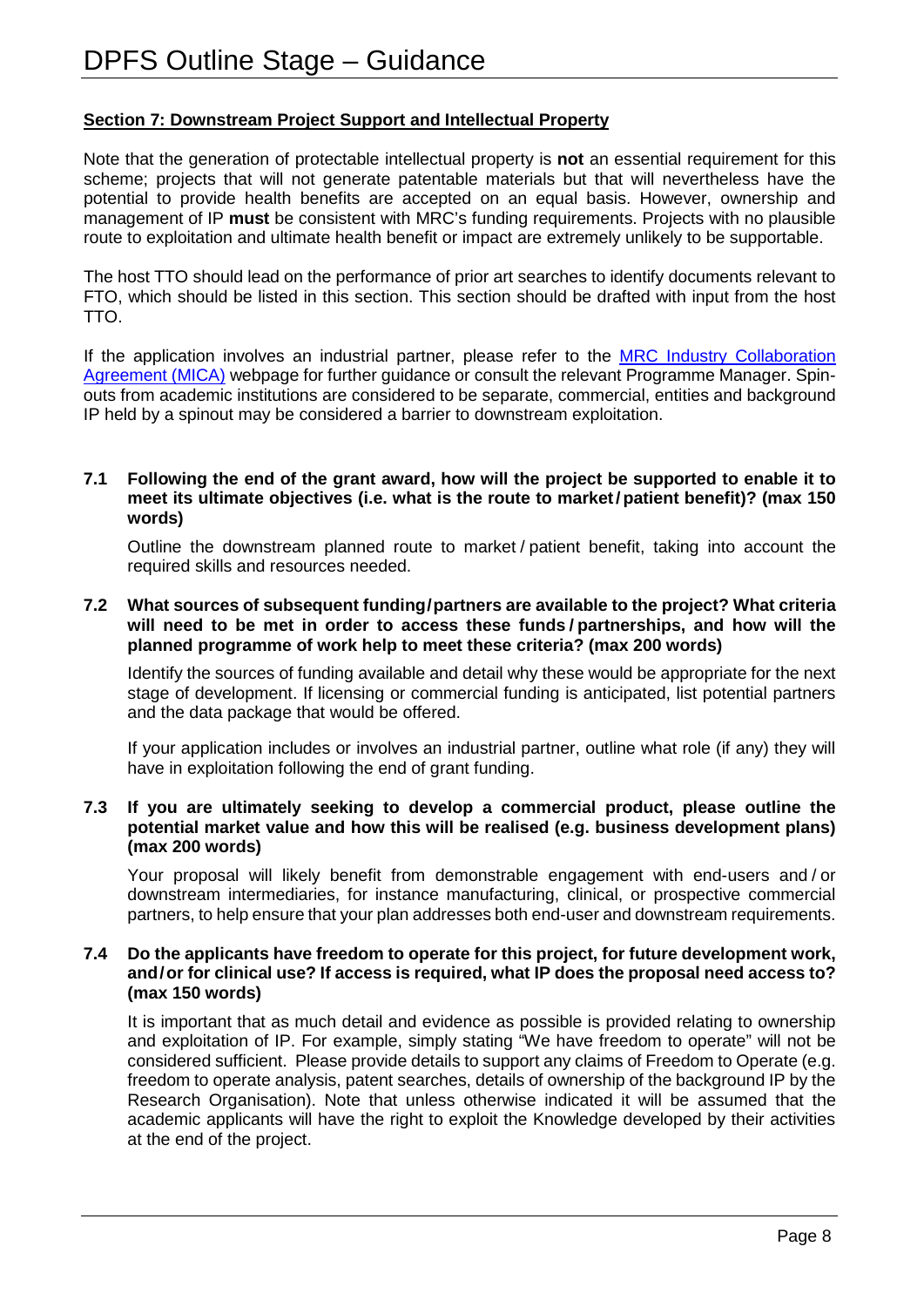**7.5 If access to background IP is required, please detail the institutions or individuals that hold the relevant background IP rights. If this background IP is held by a third party (or a non-academic applicant), has access been agreed? If not, why do you believe you will be able to access the required IP on reasonable terms? (max 150 words)**

No specific quidance.

#### **7.6 What new IP or knowledge is the project expected to produce? (max 150 words)**

You are encouraged to think broadly about the IP that will be developed during the project. In addition to patents and copyright, consider know-how, methods, algorithms, trademarks and data.

The generation of protectable intellectual property is not an essential requirement for this scheme; projects that will not generate patentable materials, but that nevertheless have a feasible route to realisation of health benefits, are accepted on an equal basis.

#### **7.7 How will project generated IP be managed and exploited to support the project in meeting its targeted need? Detail the organisations/individuals who will own any arising IP and any live, pending or envisioned agreements governing ownership or exploitation of that IP (max 120 words)**

No specific guidance.

#### **Section 8: Project Duration and Cost**

To allow the Panel to evaluate the value for money, please indicate what the entire project cost will be. The full economic cost (fEC) includes full academic costs and project partner contributions.

Please include estimates of the duration and costs you anticipate will be required to reach each relevant checkpoint and any project partner contribution. The form will calculate the expected total project duration and full economic cost.

Please add in the estimated MRC contribution, **which should match the figure listed on your Je-S submission**. This total will comprise 80% of the requested academic fEC, and account for any requested exceptions costs to be paid at 100%.

#### **8.1 If you have requested support for resources under Exceptions Costs, please describe the nature of these resources (max 150 words)**

Certain costs in excess of £50,000 for sub-contracts with contract ROs (CROs) may be paid at 100 per cent. This is limited to activities that meet **all three** of the criteria outlined below:

- Are required to be undertaken to regulatory standards by a competent authority to allow clinical evaluation
- Do not involve creativity/intellectual input to the development of the entity by the CRO
- Require access to skills and resources not available in academia, where this can be robustly justified.

Examples of eligible activities include:

- Pre-clinical toxicology package carried out under Good Laboratory Practice (GLP)
- Synthesis/ manufacture of an entity carried out under Good Manufacturing Practice (GMP)

Applicants should consult with the relevant Programme Manager about the scientific justification of any exceptional costs ahead of submission.

Additional guidance on Exceptions Costs can be found in the Outline Resource Summary section of Je-S, and in Section 3.2.5 of the [MRC Guidance for Applicants.](https://mrc.ukri.org/funding/guidance-for-applicants/1-who-can-apply-and-how-to-apply/#1.3)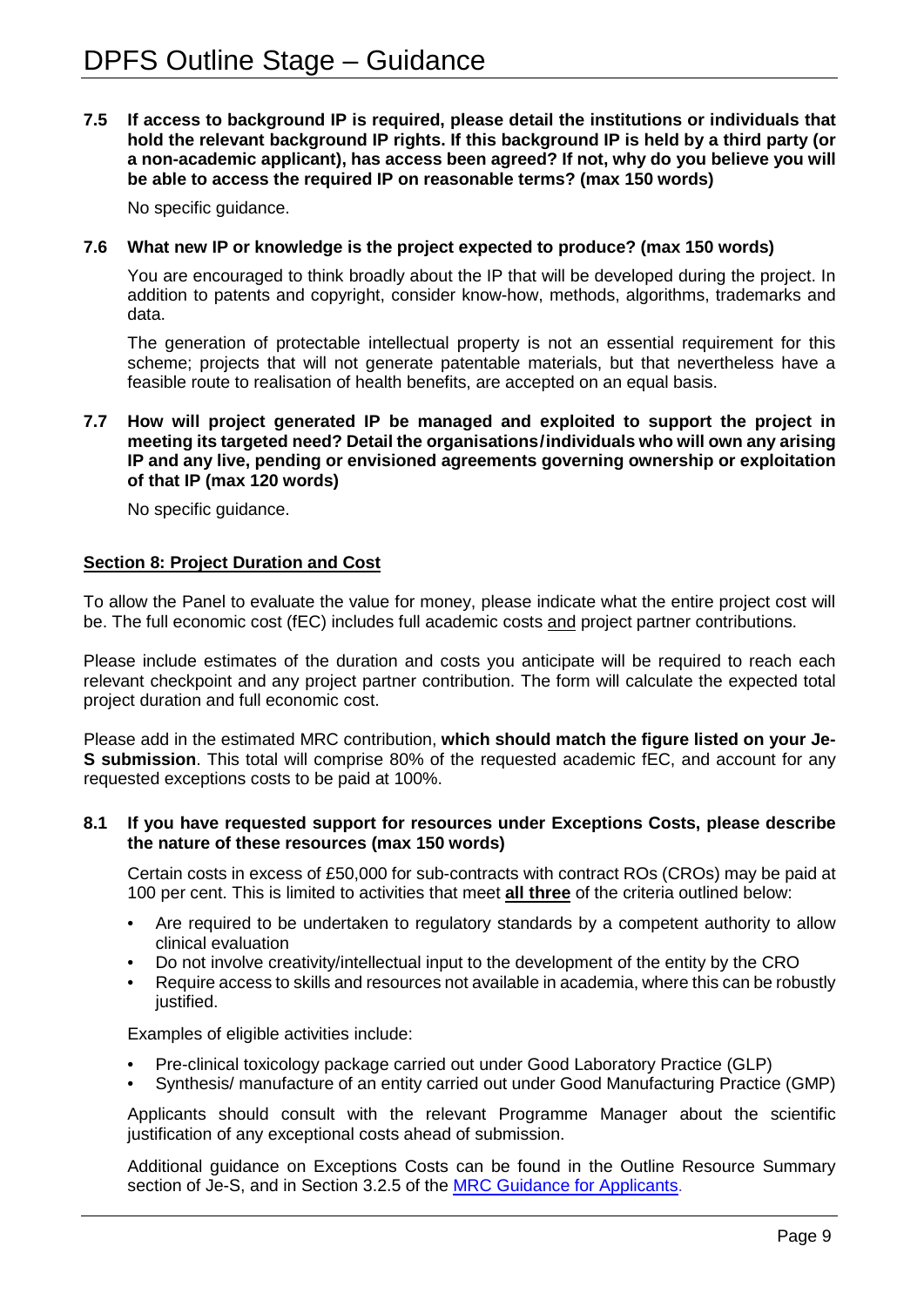#### **8.2 Please summarise any NHS costs (excess treatment and NHS support costs) that the project will require (max 150 words)**

Applications may include research costs associated with NHS studies, if appropriate. Please summarise the expected activities and costs, alongside justification to why/how these are necessary for the research proposed.

If you are applying for research grants that require NHS support or HRA approval, you will need to submit a completed Schedule of Events Cost Attribution Template (SoECAT) at the full application stage. **This is not required at the outline stage.**

Please refer to Section 3.5 of the [MRC Guidance for Applicants](https://mrc.ukri.org/funding/guidance-for-applicants/1-who-can-apply-and-how-to-apply/#1.3) for further guidance on NHS costs.

## **Submitting the form**

Once completed, the Outline Case for Support Form should be saved as a PDF file and submitted via the Je-S system. Please note that your outline DPFS application will automatically be rejected if your Case for Support does not use the DPFS Outline Case for Support Form.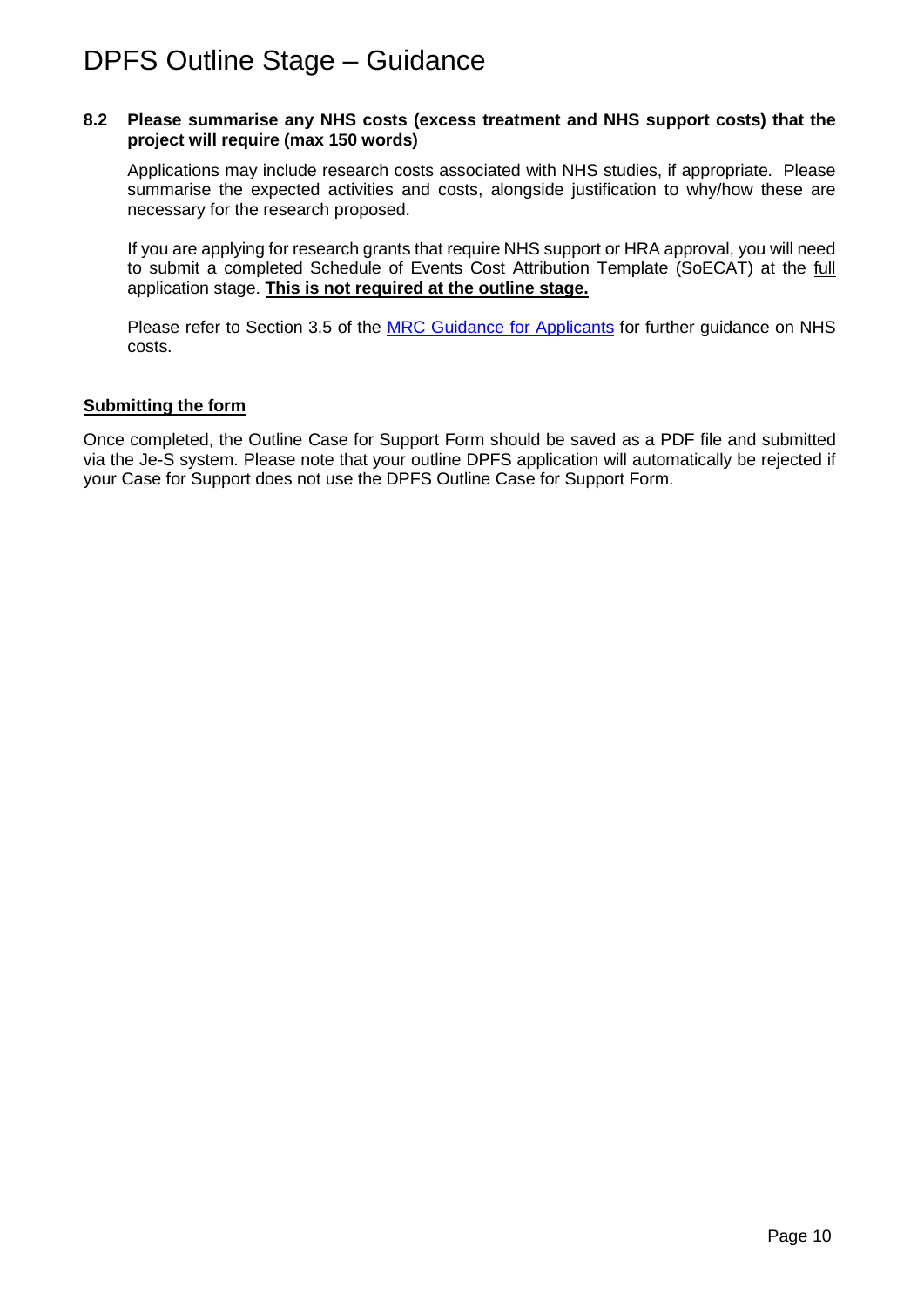# <span id="page-11-0"></span>**Compiling the Gantt Chart**

A one-page Gantt Chart is now a mandatory requirement at outline stage, and should include:

- Project tasks (these being short, achievable and measurable activities) with, where relevant, the party responsible for delivering the task and dependency relationships between tasks; and
- At least two (typically between 2-4) progression milestones (to include the project end goal), these being major specifically-timed decision points when a judgment will be made on whether or not to progress the project based on the achievement/non-attainment of specific measurable targets.

Once completed, the Gantt chart should be saved as a pdf file and submitted via the Je-S system under the document type "Gantt Chart".

# <span id="page-11-1"></span>**Applications Involving an Industrial Partner (MICAs)**

If the application involves an industrial partner, please refer to the **MRC Industry Collaboration** [Agreement \(MICA\)](https://mrc.ukri.org/innovation/mrc-industry-collaboration-agreement-mica/#Collaboration%20agreement) webpage for further guidance, or consult the relevant Programme Manager.

MICA Applicants should:

- Prefix their project title with "**MICA:**".
- Include a completed [MICA Form,](https://mrc.ukri.org/documents/doc/mica-form/) attached as a pdf in the 'Attachments' section of Je-S.
- Provide the name of their industrial partner's organisation, the name of their industry partner's contact and their industrial partner's contribution under the 'Project Partner' section in Je-S.
- Include a brief statement on what the Industry Partner contribution will be within Section 4 of their MICA Form

A Letter of Support from the Project Partner is optional, but highly recommended at outline stage.

# <span id="page-11-2"></span>**Intellectual Property Management and Exploitation**

Intellectual property generated in the course of a DPFS project will be owned by the host institute, who will have the right to manage and exploit the project intellectual property.

The MRC wishes, however, to assure itself that host universities are able to manage and exploit effectively the intellectual property generated from MRC-funded research. This is particularly important in the case of the DPFS, as projects supported by the scheme will likely require further development in order to meet their clinical aims. To support this further development, intellectual property will need to be appropriately managed and strategies adopted that are able to identify suitable partners and partnership terms that optimise the potential for the project to meet its clinical aims.

During the period of DPFS support, the Project Management Group (PMG) will be required to prepare an intellectual property report as part of its Milestone and End Reports. Following the end of DPFS support, the Principal Investigator will be responsible for submitting an annual intellectual property report for up to 3 years.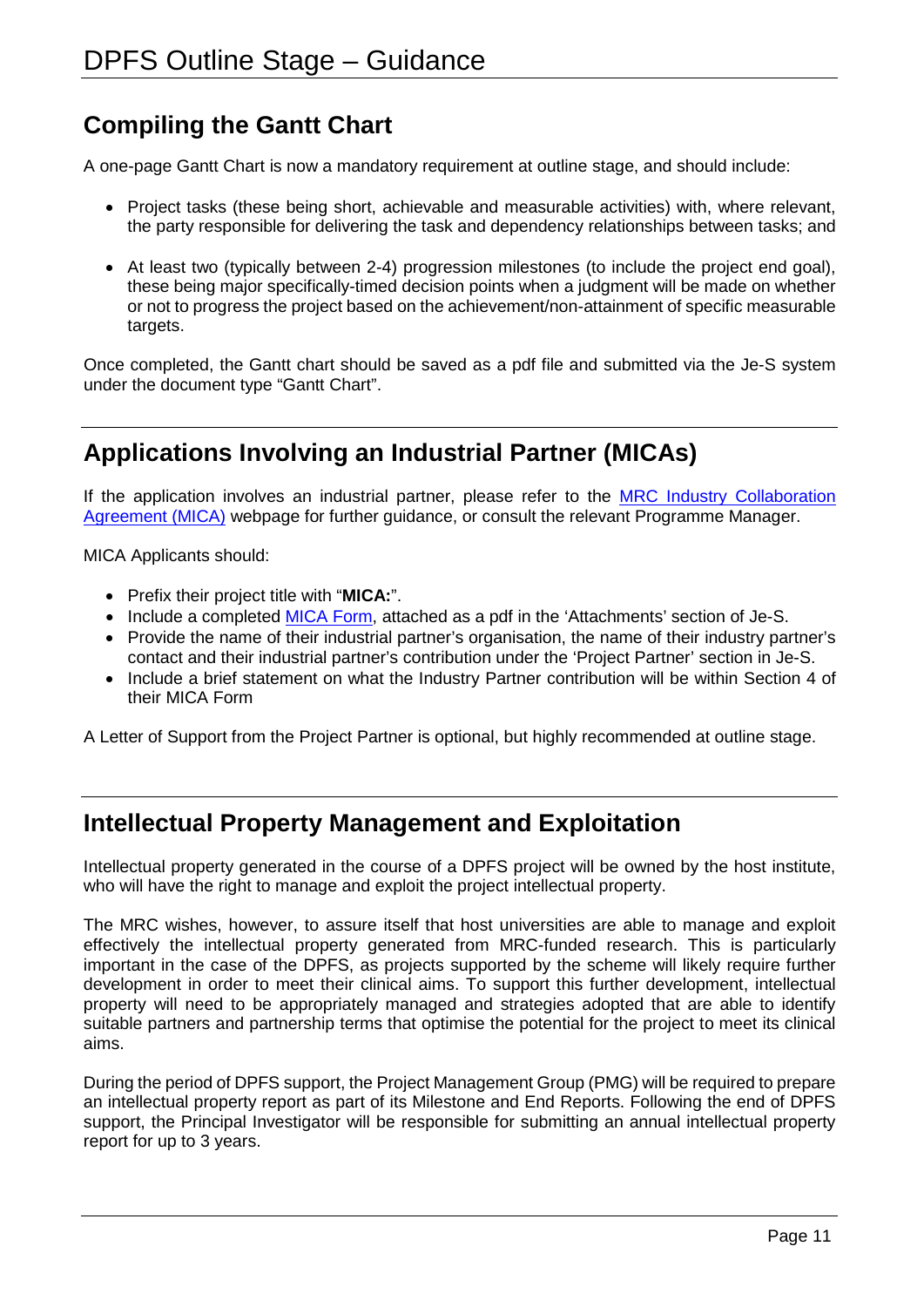# <span id="page-12-0"></span>**Project Management**

To ensure effective delivery, successful applicants will be required to establish appropriate project management systems to oversee any DPFS project. At the start of the project the Principal Investigator will be required to establish a Project Management Group (PMG). The PMG, which will be accountable to its host institution, will direct the project and report to the MRC on a regular basis. Applicants will be required to appoint a project manager with responsibility for the management and co-ordination of day-to-day activities and for integrating these with any out-sourced service provision. Costs to support a dedicated project manager are eligible. For pre-clinical projects MRC would typically expect that project manager involvement to be no more than 25% FTE; for clinical projects no more than 50% FTE.

During the period of DPFS support, the PMG will be required to submit Quarterly, Milestone and End Reports to the MRC. If a milestone is at risk of not being met, the PMG should submit a request for change to the MRC. Projects that show negative results at milestones, or which fail to meet milestones, will be terminated, unless a compelling request for change has been submitted, and the concept has a high priority.

# <span id="page-12-1"></span>**Using the Joint-electronic Submission System**

## **The Joint Electronic Submissions (Je-S) Helpdesk is the first point of contact for the Research Councils.**

If you experience difficulties using Je-S or have questions regarding its use, the helpdesk can be contacted on:

- Email: [JeSHelp@je-s.ukri.org](mailto:JeSHelp@je-s.ukri.org)
- Phone: +44 (0) 1793 44 4164 \*
- Staffed Monday to Friday 8.30am 5pm (excluding bank holidays and other holidays)
- Out of hours: leave a Voice Mail message

When reporting problems by e-mail or telephone, please supply the following information:

- Your name, organisation and User ID
- The date and time
- The part of the form or system you were working on when the problem occurred
- The nature of the problem

*\* Phone calls that cannot be answered during working hours will be redirected after 30 seconds to Voice Mail. The helpdesk will normally return your call within 3 hours.* 

# **Classifications:**

**Board or Panel Portfolio:** Developmental Pathway Funding – DPFS.

# <span id="page-12-2"></span>**Contacts**

If you have enquiries regarding the DPFS scheme, please contact one of the scheme Programme Managers. Contact details and scientific areas are available on the [DPFS Webpage.](https://mrc.ukri.org/funding/science-areas/translation/biomedical-catalyst/) 

The Programme Managers and Office Team can also be reached through the DPFS mailbox [\(DPFSandDCS@mrc.ukri.org\)](mailto:DPFSandDCS@mrc.ukri.org).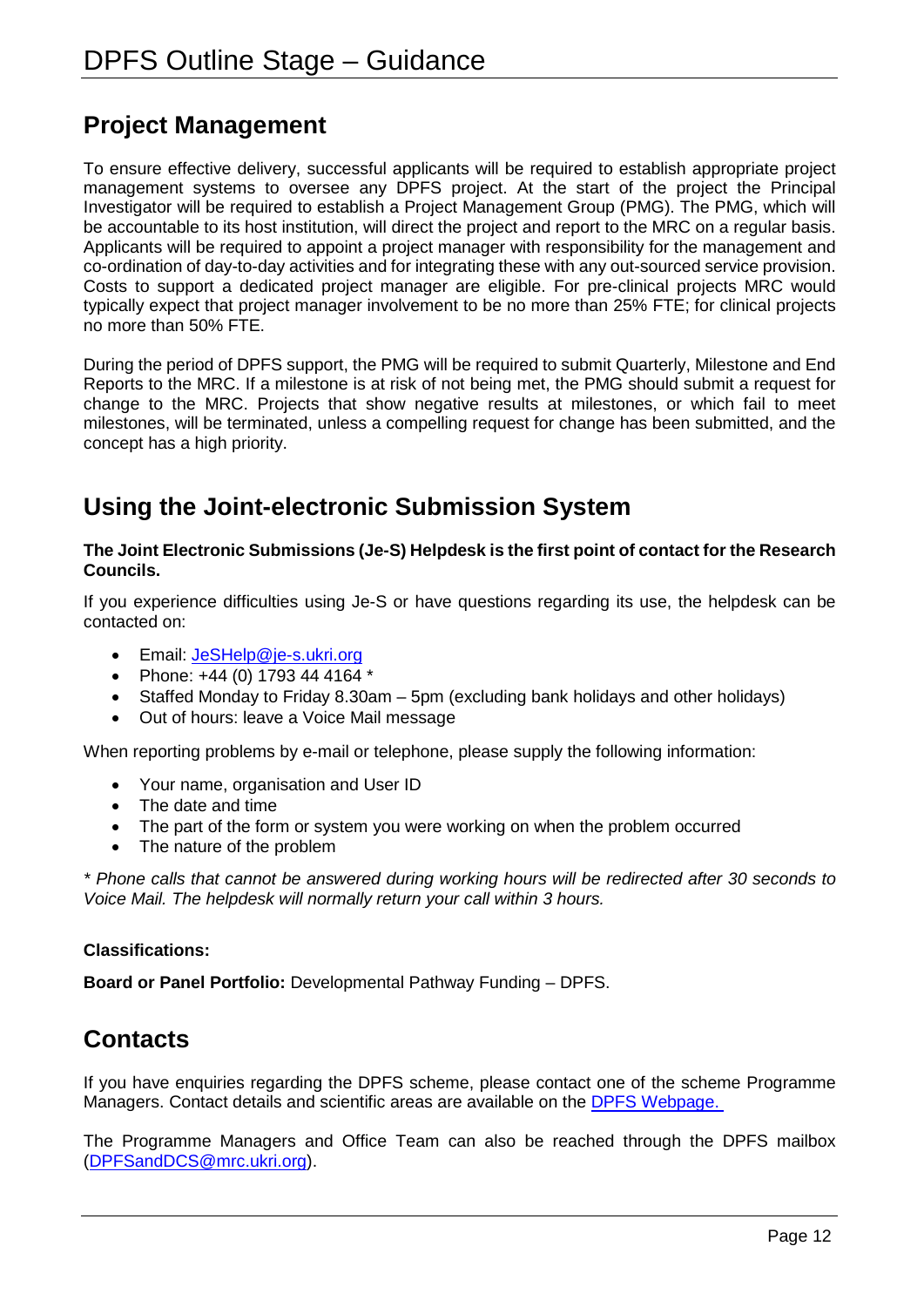# <span id="page-13-0"></span>**Checklist of Attachments**

| <b>Attachment (in PDF format)</b>                                                                                                                                                                                                                                                                                                                                             | <b>Attachment type</b><br>on Je-S | <b>Page limit or</b><br>formatting                         |  |  |
|-------------------------------------------------------------------------------------------------------------------------------------------------------------------------------------------------------------------------------------------------------------------------------------------------------------------------------------------------------------------------------|-----------------------------------|------------------------------------------------------------|--|--|
| <b>Mandatory</b>                                                                                                                                                                                                                                                                                                                                                              |                                   |                                                            |  |  |
| <b>DPFS Outline Case for Support Form</b>                                                                                                                                                                                                                                                                                                                                     | Case for Support                  | <b>DPFS Outline Case</b><br>for Support Form               |  |  |
| CV for<br>Principal Investigator<br>Co-Investigator(s)<br>٠<br>Researcher Co-Investigator(s)<br>٠<br>Any named research staff<br>$\bullet$<br>Please refer to Section 2.2 of the MRC Guidance for<br>Applicants for further information on CV requirements.                                                                                                                   | C.V.                              | Up to 2 x A4 pages<br>Font Arial, 11 point                 |  |  |
| <b>Publication list for</b><br>Principal Investigator<br>Co-Investigator(s)<br>Researcher Co-Investigator(s)<br>$\bullet$<br>Any named research staff<br>$\bullet$<br>Please refer to Section 2.2 of the MRC Guidance for<br>Applicants for further information on requirements for<br>publication lists.                                                                     | List of<br>Publications           | 1 x A4 page each<br>Font Arial, 11 point                   |  |  |
| <b>Gantt chart</b>                                                                                                                                                                                                                                                                                                                                                            | <b>Gantt Chart</b>                | 1 x A4 page                                                |  |  |
| Letter of Support from the Technology Transfer Office                                                                                                                                                                                                                                                                                                                         | Letter of Support                 | Up to 2 x A4 pages                                         |  |  |
| <b>Supporting figures and data tables</b>                                                                                                                                                                                                                                                                                                                                     | <b>Supporting Data</b>            | Up to 2 x A4 pages                                         |  |  |
| <b>Mandatory if applicable</b>                                                                                                                                                                                                                                                                                                                                                |                                   |                                                            |  |  |
| <b>Cover letter</b> if the project is a resubmission<br>This should detail the applicants' response to Panel<br>comments on the prior submission of the project. In<br>general, succinct responses are encouraged, and<br>provision of information considered outside the scope of a<br>cover/feedback letter will result in the application being<br>returned for amendment. | <b>Feedback Letter</b>            | Up to 5 x A4 pages<br>Font Arial, 11 point                 |  |  |
| <b>MICA Form</b> if the project involves any industrial partners                                                                                                                                                                                                                                                                                                              | <b>MICA Form</b>                  | <b>MICA Form</b>                                           |  |  |
| <b>Small Molecule Supplementary Information form if</b><br>applicants seeking funding for hit-to-lead and lead<br>optimisation projects                                                                                                                                                                                                                                       |                                   |                                                            |  |  |
| This form can be downloaded via the DPFS website and<br>should be uploaded to Je-S under document type<br>'Supporting Data'. Where deemed necessary, failure to<br>submit the form will result in your application being<br>returned - please contact one of the relevant MRC<br>Programme Managers if you have any queries.                                                  | <b>Supporting Data</b>            | <b>Small Molecule</b><br>Supplementary<br>Information form |  |  |